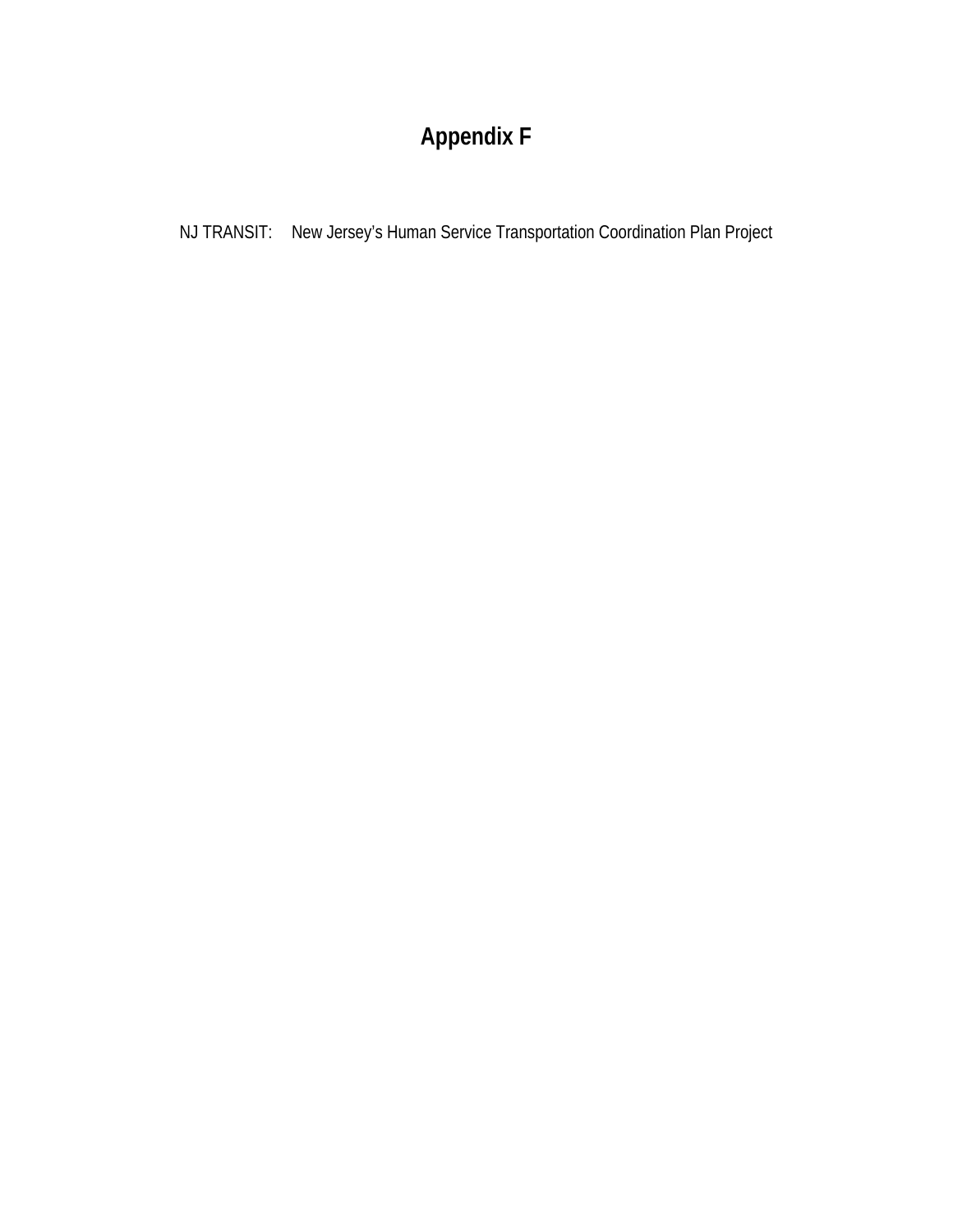

# New Jersey's Human Service Transportation Coordination Plan Project

# I. PROJECT OVERVIEW

As the year 2006 came to an end, the New Jersey Council on Access and Mobility under United We Ride sponsored a one-day workshop on November 16<sup>th</sup>, 2006. This workshop was held to introduce to local stakeholders the Framework for Action - Community Self-Assessment process and to kick-off a county based community transportation coordination planning process in anticipation of the Federal Transit Administration's planning requirements needed to continue to secure Section 5310, JARC and New Freedom formula grant dollars as outlined in SAFETEA-LU (The legislation reauthorizing federal transportation programs). In April 2006, NJ TRASNIT and the New Jersey Department of Transportation asked each county to designate a lead person/point of contact for this planning process. Each county is also being asked to put together a stakeholder group which will be asked to do a community self-assessment using the United We Ride's FRAMEWORK FOR ACTION. Once that assessment is complete each county will be asked to create and/or revise and update a human services community transportation coordination plan.

Those plans will be submitted to key state agencies and planning organizations:

- NJ Department Human Services to qualify for DHS funded programs and NJT for casino revenue funds, FTA Programs.
- To the appropriate Metropolitan Planning Organization (MPO).

## II. PROJECT STRUCTURE

Each County are being asked to do the following:

- Designate a lead contact to work with the state in the development of a plan.
- Convene a team to develop a local action plan using the FRAMEWORK FOR ACTION and then update and/or compose a county transportation coordination plan addressing human services transportation coordination, specifically but not limited too casino revenue funds, FTA Section 5310, Section 5311, JARC and identifying possible new projects under New Freedom as well as TANF and other human services dollars.
- Conduct the necessary analysis to formulate a plan.
- Compose a plan.
- Submit a plan to the State and MPO's.
- Develop applications for grant dollars for FFY07 based upon findings in plan.

The State will do the following:

- Provide guidelines for the planning and implementation process which will include Transportation Coordination Plan outline.
- Offered a statewide T/A session on transportation coordination and planning (Transportation Coordination Plan Workshops were held December, 2005, April 2006 and November 2006).
- Disseminate resource material for transportation coordination.
- Allow for the maximum flexibility allowed of transportation dollars when a coordination plan is submitted. Seek and offer seed money for implementing innovative programs. Monitor the use of pilot projects. Work to waive or change regulations as necessary to facilitate coordination. Mandate that certain programs participate in the planning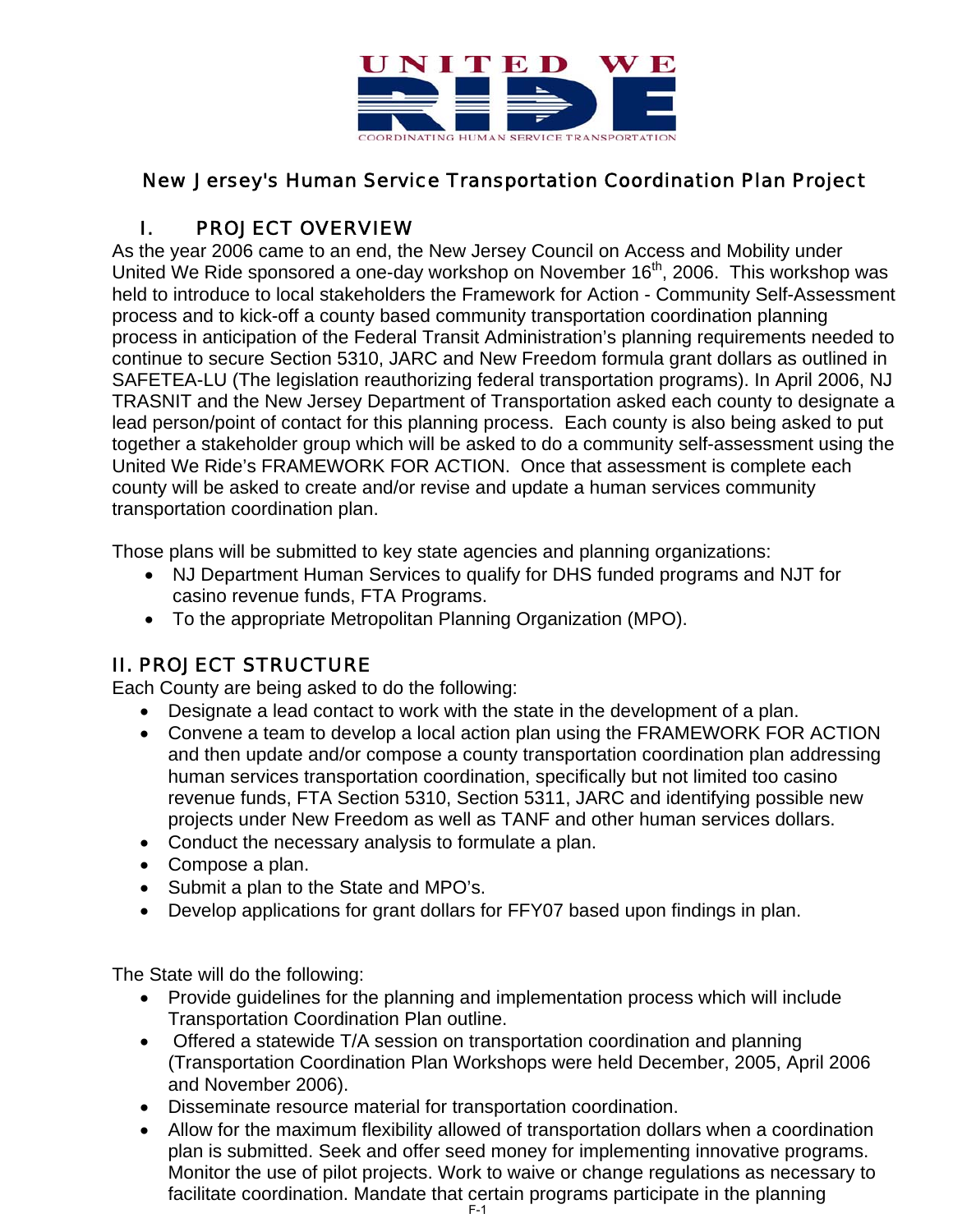process. Make necessary capital investments to facilitate the provision of coordinated transportation -- i.e. transit shelters, etc.

Incentives for counties to develop and implement a human services coordinated community transportation plan:

- Continued eligibility of FTA Section 5310 and JARC programs contingent upon development of plan.
- Requisite of eligibility for new FTA New Freedom Program.
- Satisfies planning requirements of state Casino Revenue Funds.
- Would identify potential projects for possible new grant dollars yet to be identified.
- Coordination effort offers potential to serve more passengers with existing dollars.

## Program Administration and Oversight Options:

NJ Transit

- reps from other State agencies/MPO's assist in evaluating plans and pilot proposals
- reps from other departments assist in oversight, when necessary
- currently coordinates various FTA grants as well as the Casino Revenue Fund Program

## III. STAKEHOLDER PARTICIPANTS: (sample and may vary from county to county)

County Paratransit Director NJ TRANSIT Representative NJDHS Representative MPO TMA serving the county County Planner County Human Service Director HSAC Chair/Representative Section 5310, Section 5311 and JARC operator representation Other private non-profit operators of service Municipal shuttle and paratransit operators Private for-profit operators Local WIB Chair County WorkFirst Director One Stop Career Center Director Representative from the Single Child Care Entity Representative from the County Administrator's Office/County Executive's Office Office on Aging Office on Disabled Community College Citizen Representatives from various Advisory Committee's Other identified providers